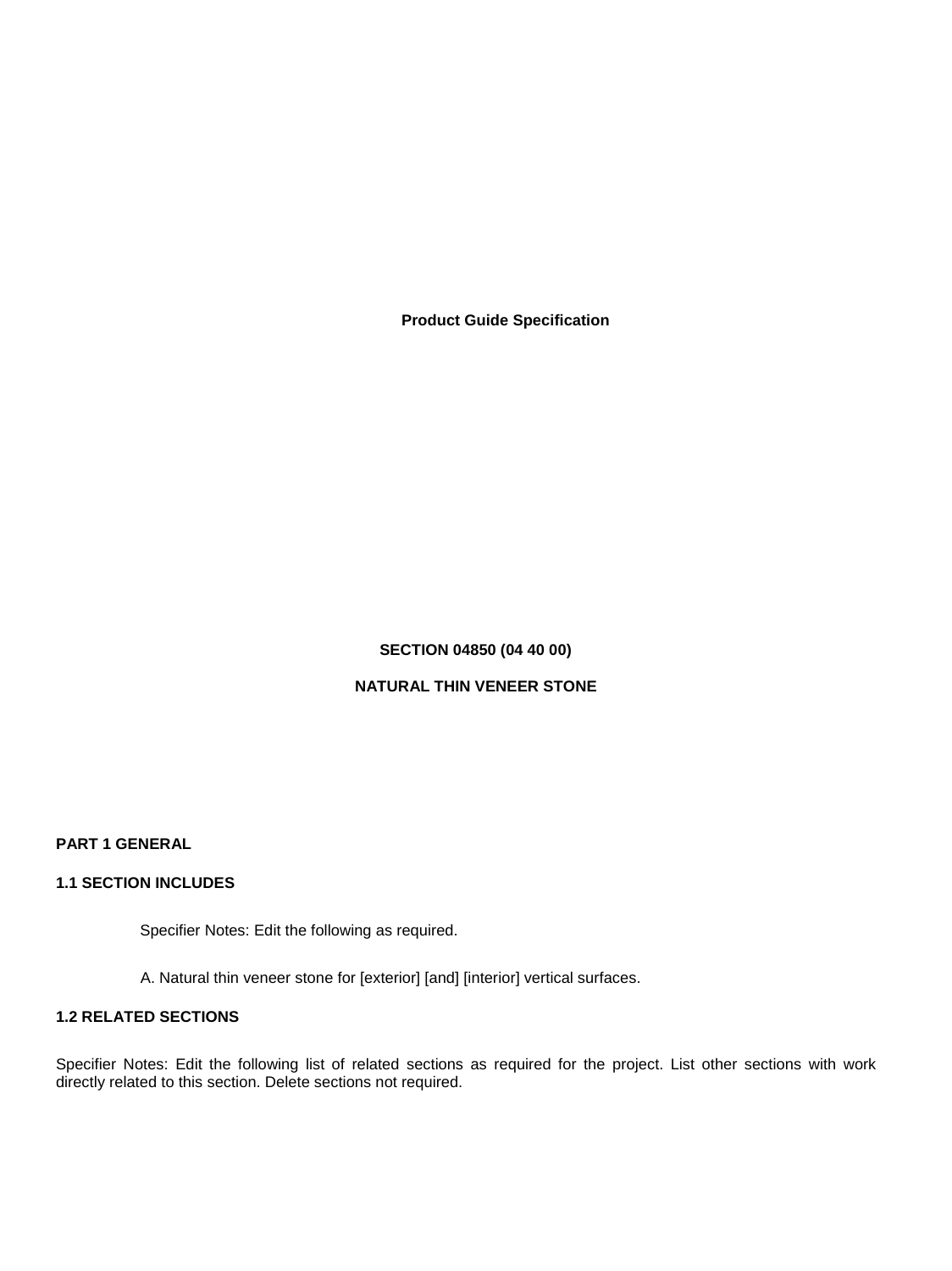- A. Section 04810 (04 22 00) Unit Masonry Assemblies (Concrete Unit Masonry): Masonry supporting walls.
- B. Section 05400 (05 40 00) Cold-Formed Metal Framing: Formed steel-framed supporting walls.
- C. Section 05500 (05 50 00) Metal Fabrications: Galvanized shelf angles, structural supports, anchors and other built-in components for building into natural thin veneer stone.
- D. Section 06110 (06 11 00) Wood Framing: Wood frame supporting walls.
- E. Section 06160 (06 16 00) Sheathing: Wood frame supporting walls.
- F. Section 07900 (07 90 00) Joint Sealers (Joint Protection): Sealant and joint filler for perimeter and control joints.
- G. Section 09220 (09 24 00) Portland Cement Plaster (Portland Cement Plastering): Metal lath and scratch coat back-up over supporting walls.
- H. Section 09630 (09 63 40) Stone Flooring: Natural thin veneer stone used for flooring.

## **1.3 REFERENCES**

Specifier Notes: List standards referenced in this section, complete with designations and titles. Delete standards not included in the edited section. This article does not require compliance with standards, but is merely a listing of those used.

- A. ACI 530.1/ASCE 6/TMS 602 Specifications for Masonry Structures.
- B. ANSI A118.4 Specifications for Latex-Portland Cement Mortar.
- C. ASTM C 144 Standard Specification for Aggregate for Masonry Mortar.
- D. ASTM C 207 Standard Specification for Hydrated Lime for Masonry Purposes.
- E. ASTM C 270 Standard Specification for Mortar for Unit Masonry.
- F. ASTM C 503 Standard Specification for Marble Dimension Stone.
- G. ASTM C 568 Standard Specification for Limestone Dimension Stone.
- H. ASTM C 615 Standard Specification for Granite Dimension Stone.
- I. ASTM C 616 Standard Specification for Quartz Based Dimension Stone.
- J. ASTM C 629 Standard Specification for Slate Dimension Stone.
- K. ASTM C 847 Standard Specification for Metal Lath.
- L. ASTM C 979 Standard Specification for Pigments for Integrally Colored Concrete.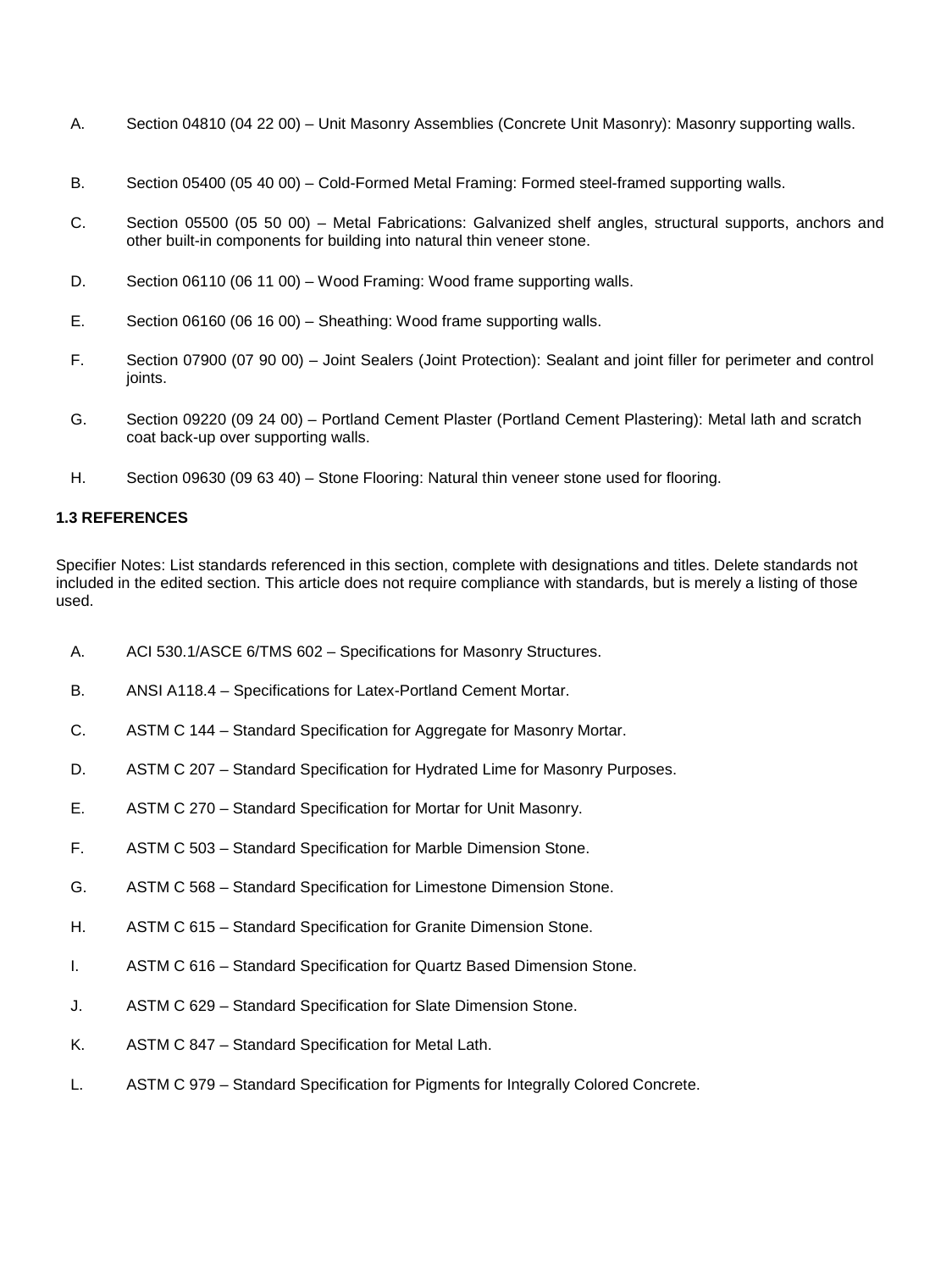- M. ASTM C 1063 Standard Specification for Installation of Lathing and Furring to Receive Interior and Exterior Portland Cement-Based Plaster.
- N. ASTM D 226 Standard Specification for Asphalt-Saturated Organic Felt Used in Roofing and Waterproofing.
- O. PCA Portland Cement Plaster (Stucco) Manual.

### **1.4 SUBMITTALS**

Specifier Notes: Edit submittal requirements as required. Delete submittal types not required.

- A. Comply with Section 01330 (01 33 00) Submittal Procedures.
- B. Product Data: Submit manufacturer's product data on stone, mortar products, and sealant products, including:
	- 1. Surface preparation and installation instructions.
	- 2. Storage and handling instructions.
- C. Shop Drawings: Submit manufacturer's shop drawings, including plans, elevations, sections, and details, indicating layout, dimensions, anchorages, and jointing methods.
- D. Selection Samples: Submit mortar color samples.

E. Verification Samples: Submit 2 manufacturer's full-size samples of natural thin veneer stone for each pattern specified.

F. Warranty: Submit manufacturer's standard warranty for natural thin veneer stone.

#### **1.5 QUALITY ASSURANCE**

A. Manufacturer's Qualifications: Manufacturer regularly engaged, for preceding 10 years, in manufacture of natural thin veneer stone of similar type to that specified.

Specifier Notes: Include a mock-up if the project size or quality warrant taking such a precaution. Edit mock-ups as required. Delete mock-ups if not required.

- B. Mock-Ups: Provide a mock-up for evaluation of surface preparation techniques and application workmanship.
	- 1. Finish areas designated by Architect.
	- 2. Do not proceed with remaining work until workmanship, color, and sheen are approved by Architect.
	- 3. Refinish mock-up area as required to produce acceptable work.

#### **1.6 DELIVERY, STORAGE, AND HANDLING**

A. Delivery: Deliver materials to site in manufacturer's original, unopened containers and packaging, with labels clearly identifying product name and manufacturer.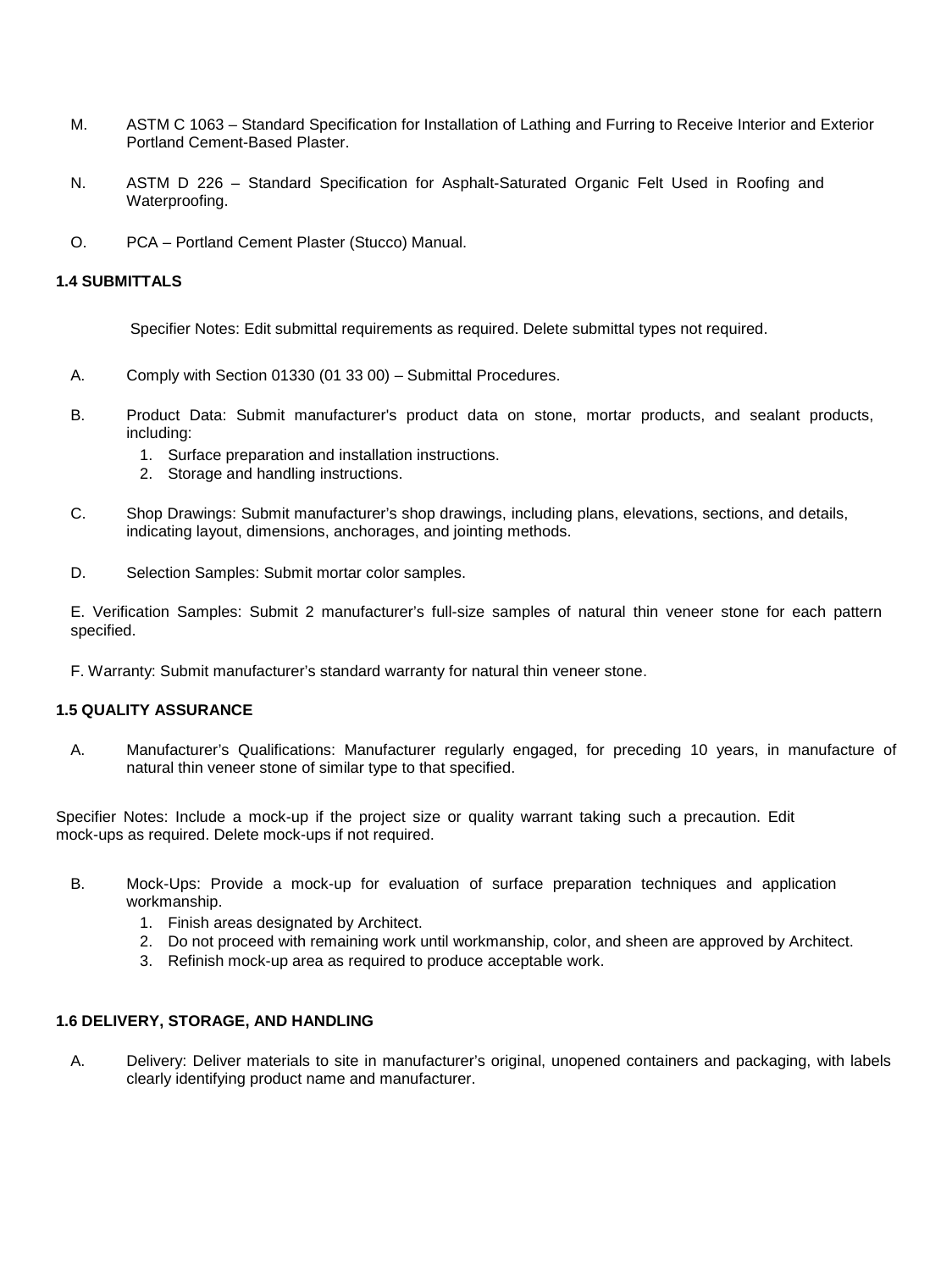- B. Storage:
	- 1. Store materials in accordance with manufacturer's instructions.
	- 2. Store materials in manufacturer's unopened packaging until ready for installation.
	- 3. Store stone materials on pallets on dry, level surface and cover with tarps.
	- 4. Do not stack pallets.
	- 5. Mortar: Store mortar under cover in area where air temperature is maintained between 40 degrees F and 110 degrees F (4 degrees C and 43 degrees C).
- C. Handling: Protect materials during handling and installation to prevent damage or contamination.

## **1.7 PROJECT ENVIRONMENTAL REQUIREMENTS**

- A. Maintain environmental conditions (temperature, humidity, and ventilation) within limits recommended by manufacturer for optimum results. Do not install natural thin veneer stone under environmental conditions outside manufacturer's limits.
- B. Hot and Cold Weather Requirements: ACI 530.1/ASCE 6/TMS 602.
- C. Air Temperature: 40 degrees F (4 degrees C) or above during installation of natural thin veneer stone.
- D. Mortar Mixing Water: Heat mortar mixing water when air temperature falls below 50 degrees F (10 degrees C).

## **PART 2 PRODUCTS**

#### **2.1 MANUFACTURER**

A. Minick Materials – Tim Shanahan – 326 N Council Rd, OKC, OK 73127. Phone (405) 834-8280. Fax (405) 495-1842. Email – [tims@minickmaterials.com](mailto:tims@minickmaterials.com) Website - **[www.minickmaterials.com](http://www.minickmaterials.com/)**

## **2.2 NATURAL THIN VENEER STONE**

Specifier Notes: Natural thin veneer stone collections and patterns are listed alphabetically. Specify required collections and patterns. Delete collections and patterns not required. Consult Natural Stone Veneers International, Inc. for more information.

- A. Collection: \_\_\_\_\_\_\_\_\_\_\_\_\_\_\_\_\_\_\_
	- 1. Pattern:
		- a. Height:  $\frac{1}{2}$  inches to  $\frac{1}{2}$  inches  $\frac{1}{2}$  mm to  $\frac{1}{2}$  mm).
		- b. Length: \_\_\_ inches to \_\_\_ inches (\_\_\_ mm to \_\_\_ mm).
		- c. Nominal Thickness: 3/4 inch to 1-1/2 inches (19 mm to 38 mm).
		- d. Color: \_\_\_\_\_\_\_\_\_\_\_\_\_\_\_\_\_\_\_\_\_\_\_\_\_\_\_\_\_\_\_\_\_\_\_\_\_\_\_\_\_\_\_\_\_\_\_.
		- e. Material: \_\_\_\_\_\_\_\_\_\_\_\_\_\_\_\_\_\_\_\_\_\_\_\_\_\_\_\_\_\_\_\_\_\_\_\_\_\_\_\_\_\_\_\_\_.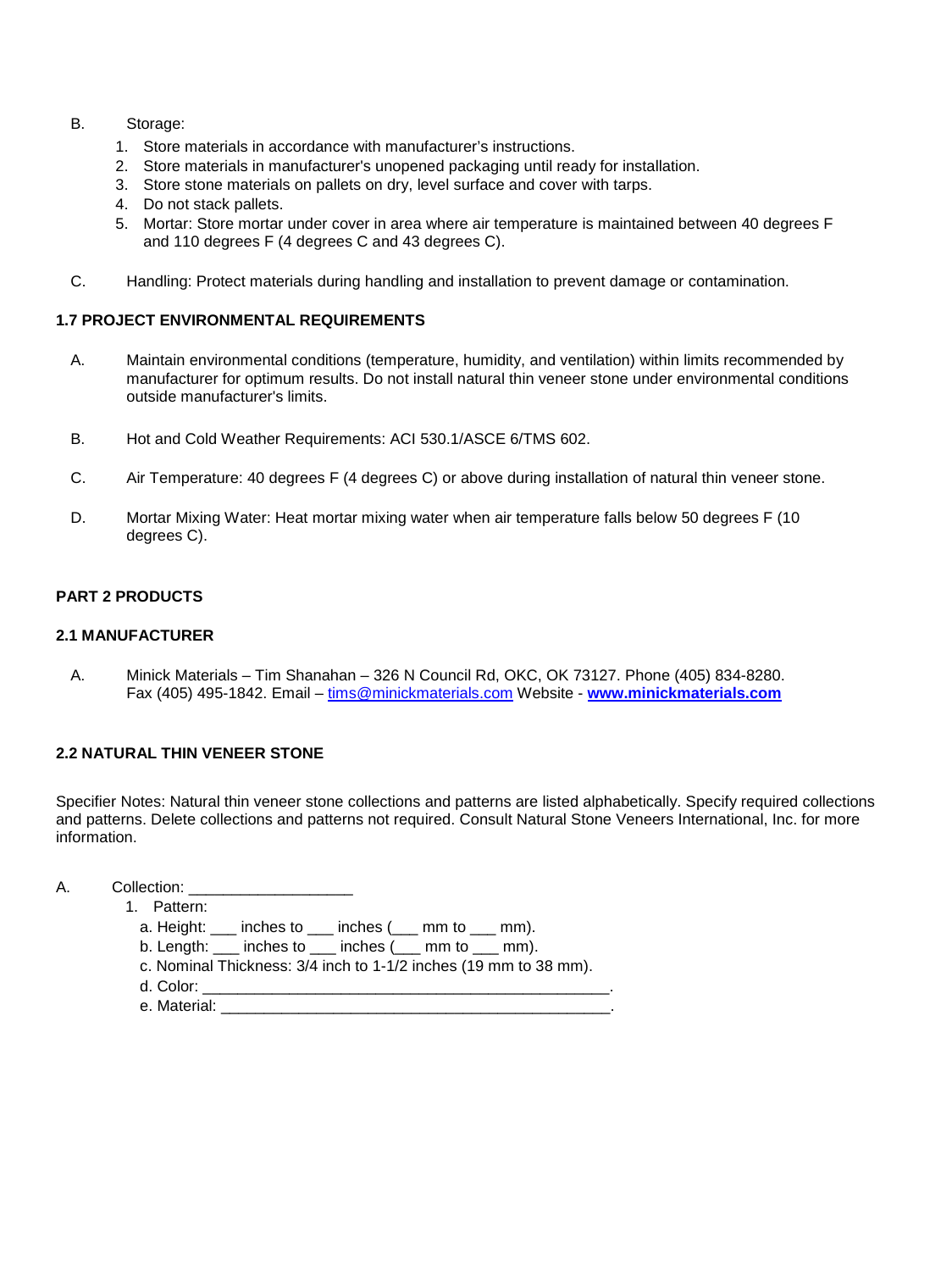- a. Height: \_\_\_ inches to \_\_\_ inches (\_\_\_ mm to \_\_\_ mm).
- b. Length: \_\_\_ inches to \_\_\_ inches (\_\_\_ mm to \_\_\_ mm).
- c. Nominal Thickness: 3/4 inch to 1-1/2 inches (19 mm to 38 mm).
- d. Color: \_\_\_\_\_\_\_\_\_\_\_\_\_\_\_\_\_\_\_\_\_\_\_\_\_\_\_\_\_\_\_\_\_\_\_\_\_\_\_\_\_\_\_\_\_\_.
- e. Material: \_\_\_\_\_\_\_\_\_\_\_\_\_\_\_\_\_\_\_\_\_\_\_\_\_\_\_\_\_\_\_\_\_\_\_\_\_\_\_\_\_\_\_\_.

## **2.3 SPECIAL SHAPES**

Specifier Notes: Specify special shapes as required. Delete special shapes not required. Indicate location and sizes of special shapes on the Drawings.

A. Provide special shapes as indicated on the Drawings and as follows:

- 3. Trimstones.
- 4. Hearthstones.
- 5. Keystones.
- 6. Rockface sills.
- 7. \_\_\_\_\_\_\_\_\_\_\_\_\_\_\_\_\_\_\_\_\_\_\_\_ .

B. Color:

Specifier Notes: Specify color of special shapes as required. Delete colors not required.

- 1. Cream.
- 2. Golden.
- 3. Buff.
- 4. Indiana Rock Grey.
- 5. Desert Rock
- 6. Sahara

#### **2.4 ACCESSORIES**

Specifier Notes: Edit the following three paragraphs as required. Delete if not required.

Specify paper-backed, expanded metal lath when thin masonry veneer is installed over metal siding back-up. Specify expanded metal lath for use over wood sheathing or existing concrete or masonry back-up.

- A. Paper-Backed, Expanded Metal Lath: ASTM C 847; galvanized, self-furring mesh of weight to suit application, backed with paper.
- B. Expanded Metal Lath: ASTM C 847; galvanized, self-furring.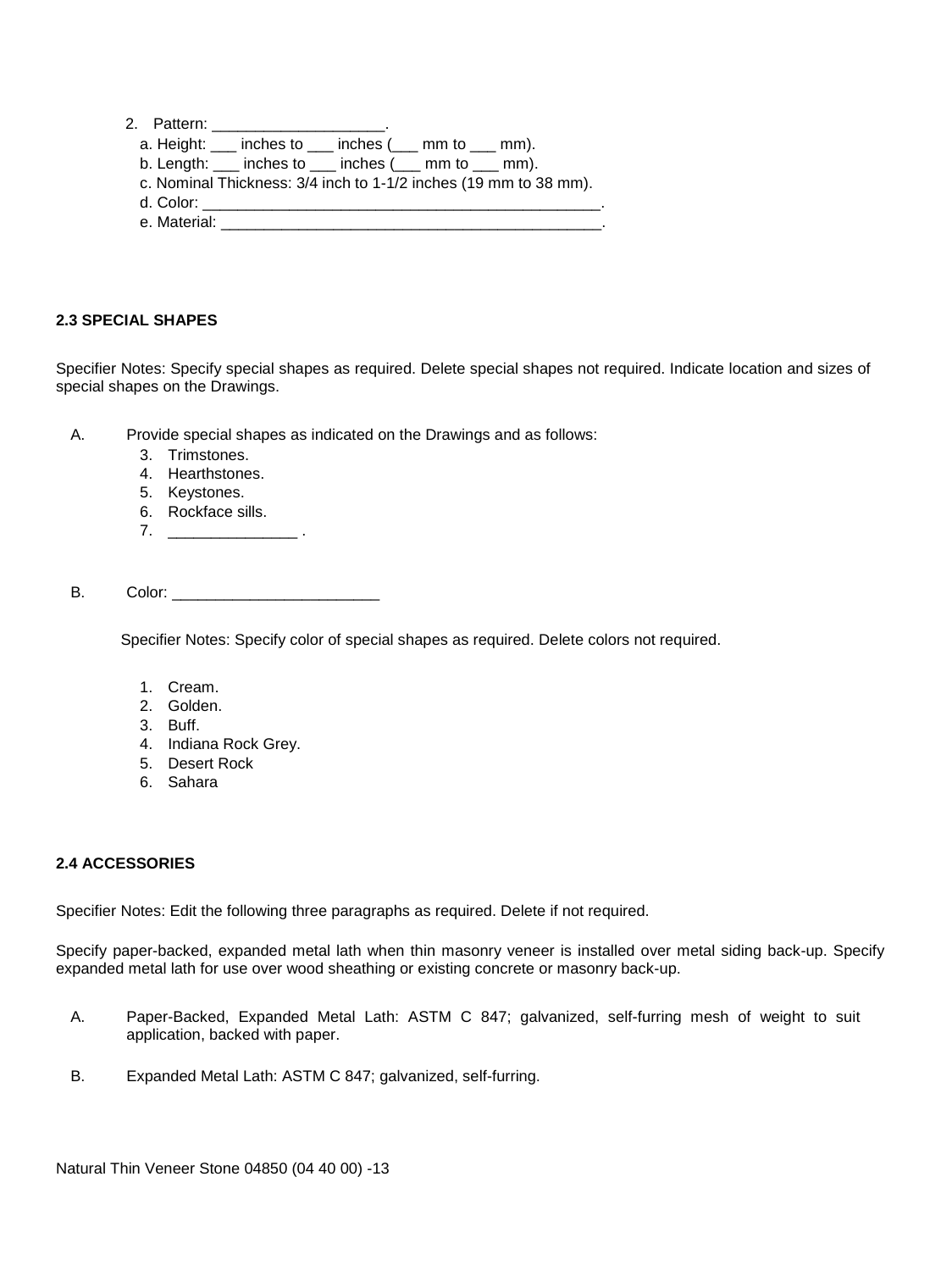C. Lath Anchorage: Tie wire, nails, screws, and other metal supports; galvanized; type and size to suit application and to rigidly secure materials in place.

Specifier Notes: Edit the following two paragraphs as required. Delete if not required. Specify building paper with wood sheathing.

- D. Building Paper: ASTM D 226, No. 30 asphalt saturated felt.
- E. House Wrap: Air/vapor barrier polymetric membrane as specified in Section \_\_\_\_\_\_\_\_\_\_\_\_\_.
- F. Concrete Bonding Agent: Latex type.
- G. Setting Buttons and Shims: Lead or plastic.
- H. Joint Sealants and Joint Fillers: As specified in Section 07900 (07 90 00).

#### **2.5 MORTAR**

- A. Mortar:
	- 1. Cement: ASTM C 270.
	- 2. Lime: ASTM C 207.
	- 3. Sand: ASTM C 144, natural or manufactured.
	- 4. Color Pigments: ASTM C 979, mineral oxide.
	- 5. Water: Potable.
	- 6. Pre-Packaged Latex-Portland Cement Mortar: ANSI A118.4.
- B. Bonding Agent: Acrylic additive.

Specifier Notes: Specify clear or semi-gloss sealer. Delete sealer if not required.

- C. Sealer: Water-based silane or siloxane masonry sealer, [clear] [semi-gloss].
- D. Mortar Mixes:

Specifier Notes: Specify mortar mixes for grouted joints or jointless dry-stack installation.

- 1. Grouted Joints:
	- a Mix Mortar: ASTM C 270, Type S.
	- b Add color pigments to mortar in accordance with pigment manufacturer's instructions.
- 2. Jointless Dry-Stack Installation:
	- a Mix mortar in accordance with ANSI A118.4.
	- b Add color pigments in accordance with pigment manufacturer's instructions.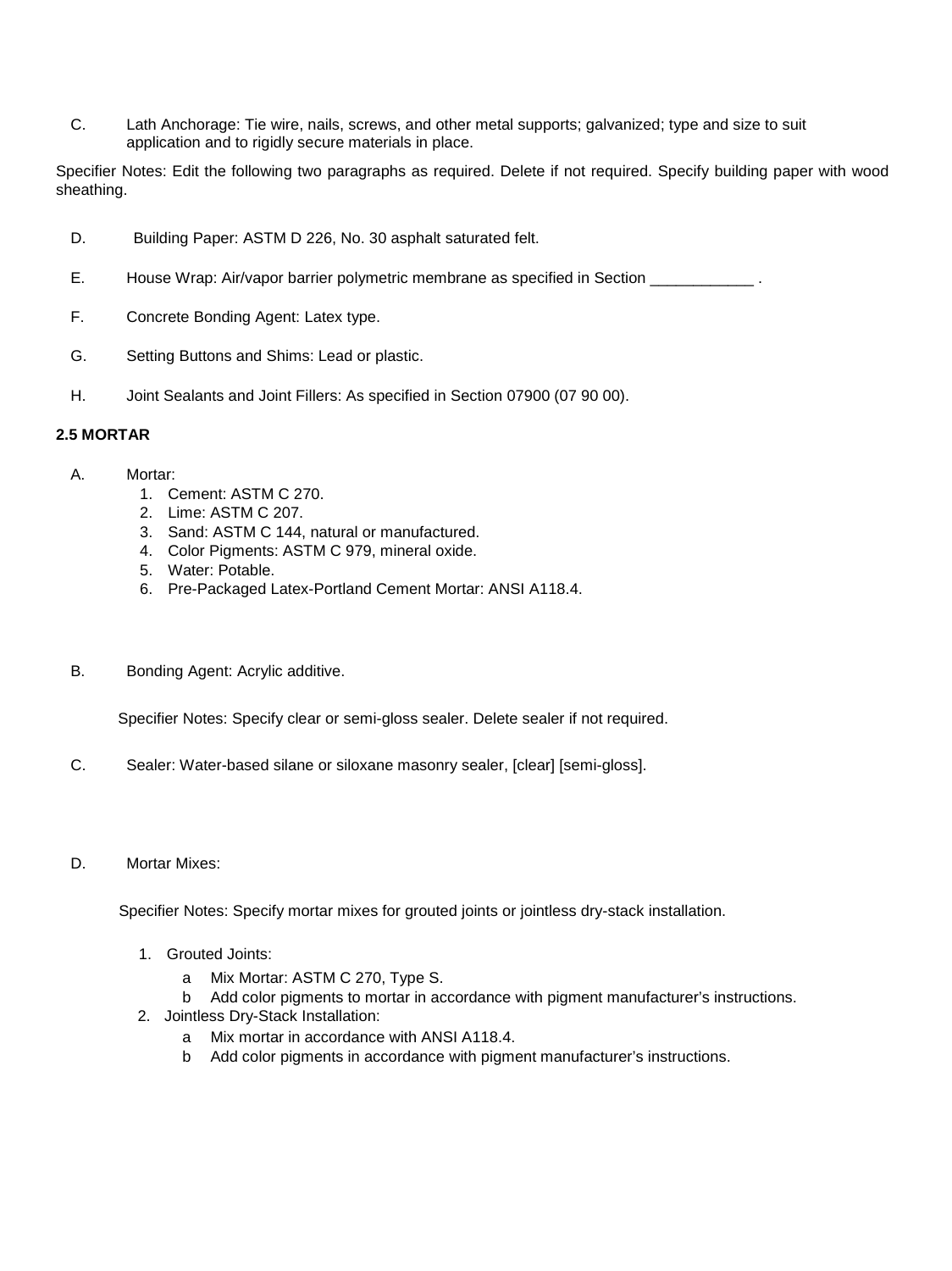## **PART 3 EXECUTION**

### **3.1 EXAMINATION**

- A. Examine surfaces to receive natural thin veneer stone.
- B. Notify Architect of conditions that would adversely affect installation.
- C. Do not begin surface preparation or installation until unacceptable conditions are corrected.
- D. Do not begin installation until backing structure is plumb, bearing surfaces are level, and substrates are clean and properly prepared.
- E. Verify location and secure installation if shelf angles are required.

## **3.2 SURFACE PREPARATION**

- A. Prepare surfaces in accordance with manufacturer's instructions.
- B. Clean surfaces thoroughly before installation.
- C. Prepare surfaces using methods for achieving best results for substrate under project conditions.

Specifier Notes: Edit the following paragraphs as required. Delete paragraphs not required.

- D. Prepare for Installation Over Plywood, Gypsum, or other exterior grade sheathing:
	- 1. Water Resistant Barriers: Cover plywood sheathing with combination of House Wrap (first) and Building Paper with joints lapped shingle style a minimum of 4 inches (102 mm).
	- 2. Metal Lath:
		- a. Install metal lath in accordance with ASTM C 1063.

b. Apply metal lath with long dimension perpendicular to supports and with joints lapped a minimum of 1 inch (25 mm).

c. Secure laps with tie wire where they occur between supports.

3. Fastening Metal Lath:

a. Fasten lath to wood supports using galvanized nails at maximum 6 inches (152 mm) on center vertically and 16 inches (406 mm) on center horizontally.

- b. Fasten with a minimum of 1-inch (25-mm) penetration of wood studs.
- c. Stop lath 1 inch (25 mm) from finished edges.
- E. Prepare for Installation Over Formed Concrete Surface:
	- 1. Metal Lath:
		- a. Install metal lath in accordance with ASTM C 1063.

b. Apply metal lath with long dimension perpendicular to supports and with joints lapped a minimum of 1 inch (25 mm).

- c. Secure laps with tie wire where they occur between supports.
- 2. Fastening Metal Lath: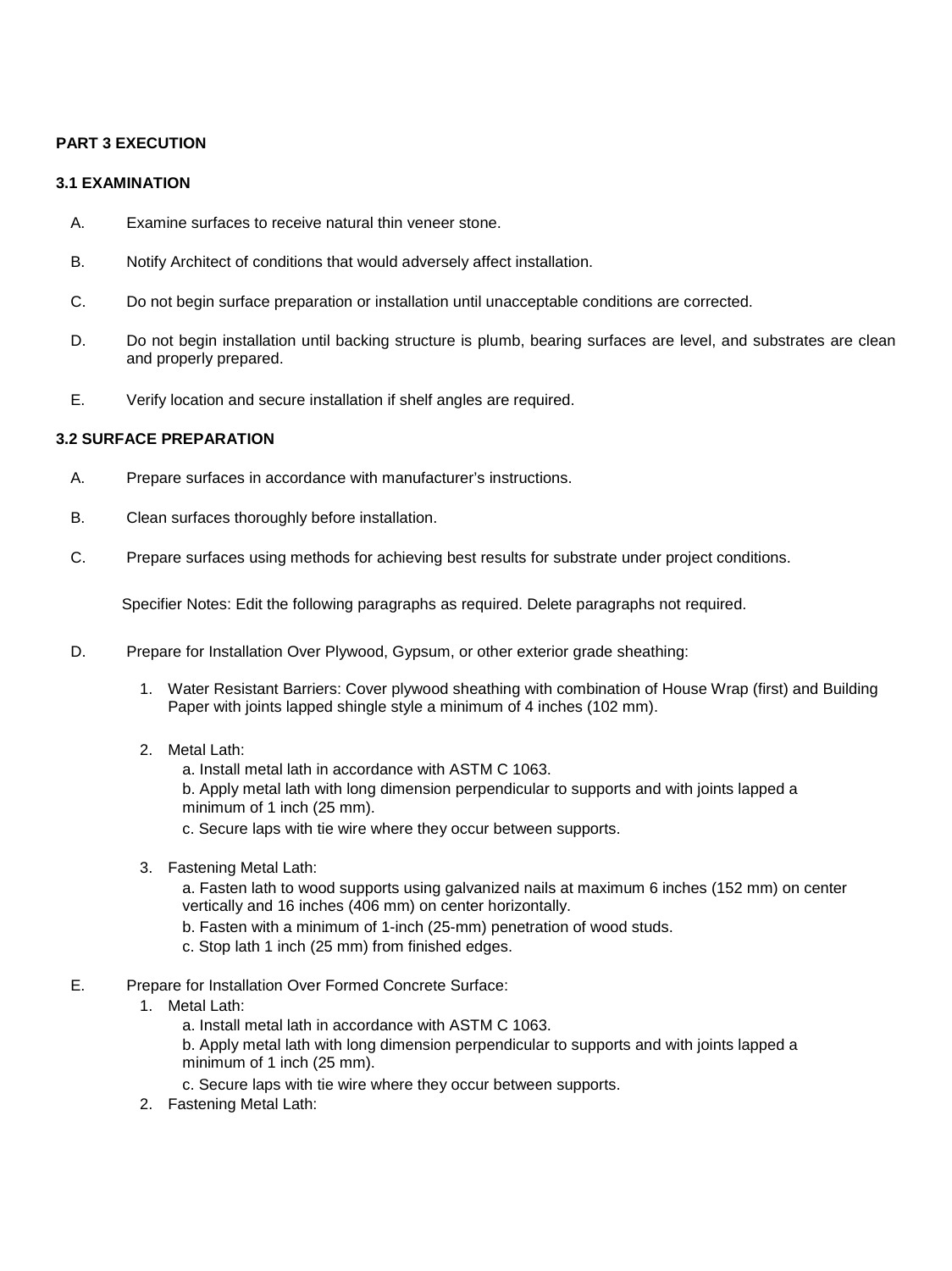a. Attach lath to concrete using galvanized concrete nails at maximum 6 inches (152 mm) on center vertically and 16 inches (406 mm) on center horizontally.

- b. Stop lath 1 inch (25 mm) from finished edges.
- F. Prepare for Installation Over Concrete Masonry Units: Adhere stone directly to concrete masonry units with mortar.
- G. Prepare for Installation Over Metal Siding:
	- 1. Metal Lath:

a. Install paperbacked metal lath over metal siding in accordance with ASTM C 1063. b. Apply metal lath with long dimension perpendicular to supports and with joints lapped a minimum of 1 inch (25 mm).

- c. Secure laps with tie wire where they occur between supports.
- 2. Fastening Metal Lath:

a. Attach lath to metal siding support members using galvanized 1-1/4-inch (32-mm) Type S-12 Panhead Super Tight Screws as manufactured by United States Gypsum.

b. Screws shall penetrate a minimum of 3/8 inch (9.5 mm ) into support members.

c. Provide 1 fastener per square foot of surface area and do not exceed 6 inches (152 mm) on center in any 1 direction.

3. Dissimilar Backing Materials:

a. Place minimum 4-inch (100-mm) wide strips of metal lath centered over junctions of dissimilar backing materials.

- b. Secure lath rigidly in place.
- 4. Door and Glazed Frames: Place lath vertically above each top corner and each side of door and glazed frames.
- H. Application of Base Coat Stucco:
	- 1. Apply scratch coat in accordance with PCA Plaster (Stucco) Manual.
	- 2. Apply scratch coat to nominal thickness of 1/2 inch to 3/4 inch (13 mm to 19 mm) over metal lath surfaces.
	- 3. If weather is hot or surface is dry, dampen previous coat before applying mortar and thin stone veneer.
	- 4. If scratch coat is done in advance, use notch trowel to create texture for better bond. Smooth surface is not acceptable for bond.
- I. Prepare for Installation of Thin Veneer Stone:
	- 1. Coordination: Coordinate placement of reinforcement, anchors, accessories, flashings, weep holes, and other moisture-control products specified in other sections.
	- 2. Cleaning: Clean built-in items of loose rust, ice, mud, and other foreign matter before incorporating into wall.
	- 3. Prime or galvanize ferrous metal built into wall.
	- 4. Temporary Bracing:
		- a. Provide temporary bracing as required during installation of masonry.
		- b. Maintain bracing in place until building structure provides permanent support.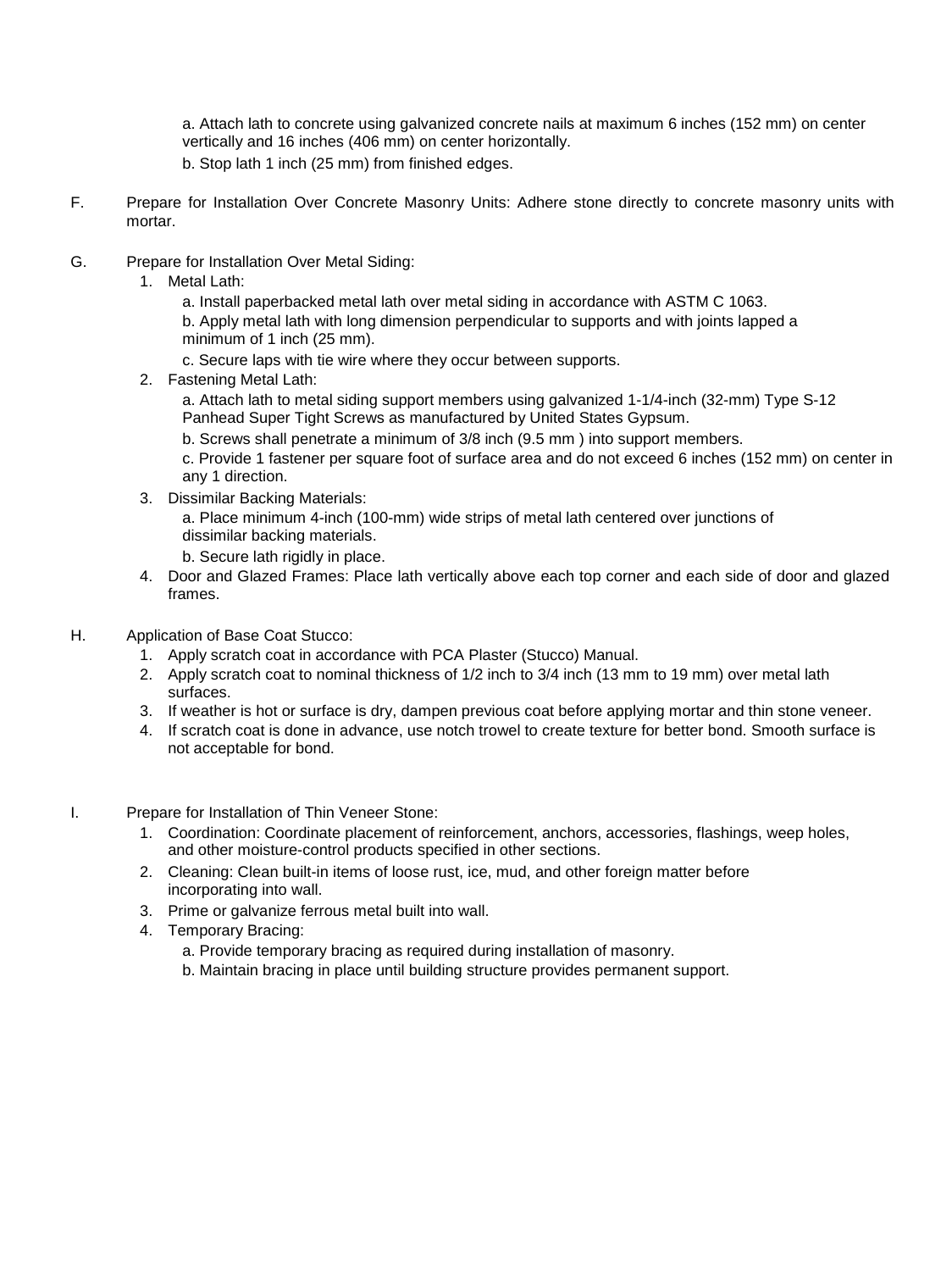#### **3.3 INSTALLATION**

Specifier Notes: The following paragraphs cover typical natural thin veneer stone installation with mortared joints. Edit the following as required.

A. Install thin veneer stone and mortar in accordance with manufacturer's instructions and ACI 530.1/ASCE 6/TMS 602.

B. Maintain masonry courses to uniform dimensions. Form vertical and horizontal joints of uniform thickness.

- C. Pattern Bond:
	- 1. Lay out work in advance and distribute color range of stone uniformly over total work area.
	- 2. Lay stone with face exposed.
	- 3. Take care to avoid concentration of any 1 color to any 1 wall surface.
	- 4. Maintain approximate 1/2-inch (13-mm) joint, as stone allows.
	- 5. Do not use stacked vertical joints.

#### D. Placing and Bonding: 1 Dampen substrate as required to reduce excessive suction.

- 1. Apply mortar in accordance with PCA Plaster (Stucco) Manual to thickness of 1/2 inch to 3/4 inch (13 mm to 19 mm).
- 2. Do not spread more than workable area of 5 to 10 square feet, so mortar will not set before stone is applied.
- 3. Lay thin veneer stone in full bed of mortar with full head joints.
- 4. Work from bottom up, laying corner pieces first.
- 5. Remove excessive mortar as work progresses.
- 6. Do not shift or tap veneer stone after mortar has achieved initial set. Where adjustment is required, remove mortar and replace.
- 7. Isolate top of veneer stone from horizontal structural framing members and slabs or decks with compressible joint filler and sealant as specified in Section 07900 (07 90 00).
- E. Joining Work: Where fresh masonry joins partially set masonry.
	- 1. Remove loose stone and mortar.
	- 2. Clean and lightly wet surface of set masonry.
	- 3. To avoid horizontal run of masonry, rack back 1/2 the length of stone in each course.
	- 4. Toothing is not permitted.
- F. Joints:
	- 1. Lay stone with approximate 1/2-inch (13-mm) mortar joint, as stone allows.
	- 2. Tool joints when "thumb-print" hard with round jointer, slightly larger than width of joint.
	- 3. Trowel point or concave tool exterior joints below grade.
	- 4. Flush cut joints to be finished with soft brush only.
	- 5. Retempering of mortar is not permitted.
	- 6. Use non-corrosive stone shims as required to maintain uniform joint thickness.

Specifier Notes: Verify control and expansion joints are correctly indicated and detailed on the Drawings. Control joints shall be designed in accordance with National Concrete Masonry Association TEK 10-2B for control joint design and locations.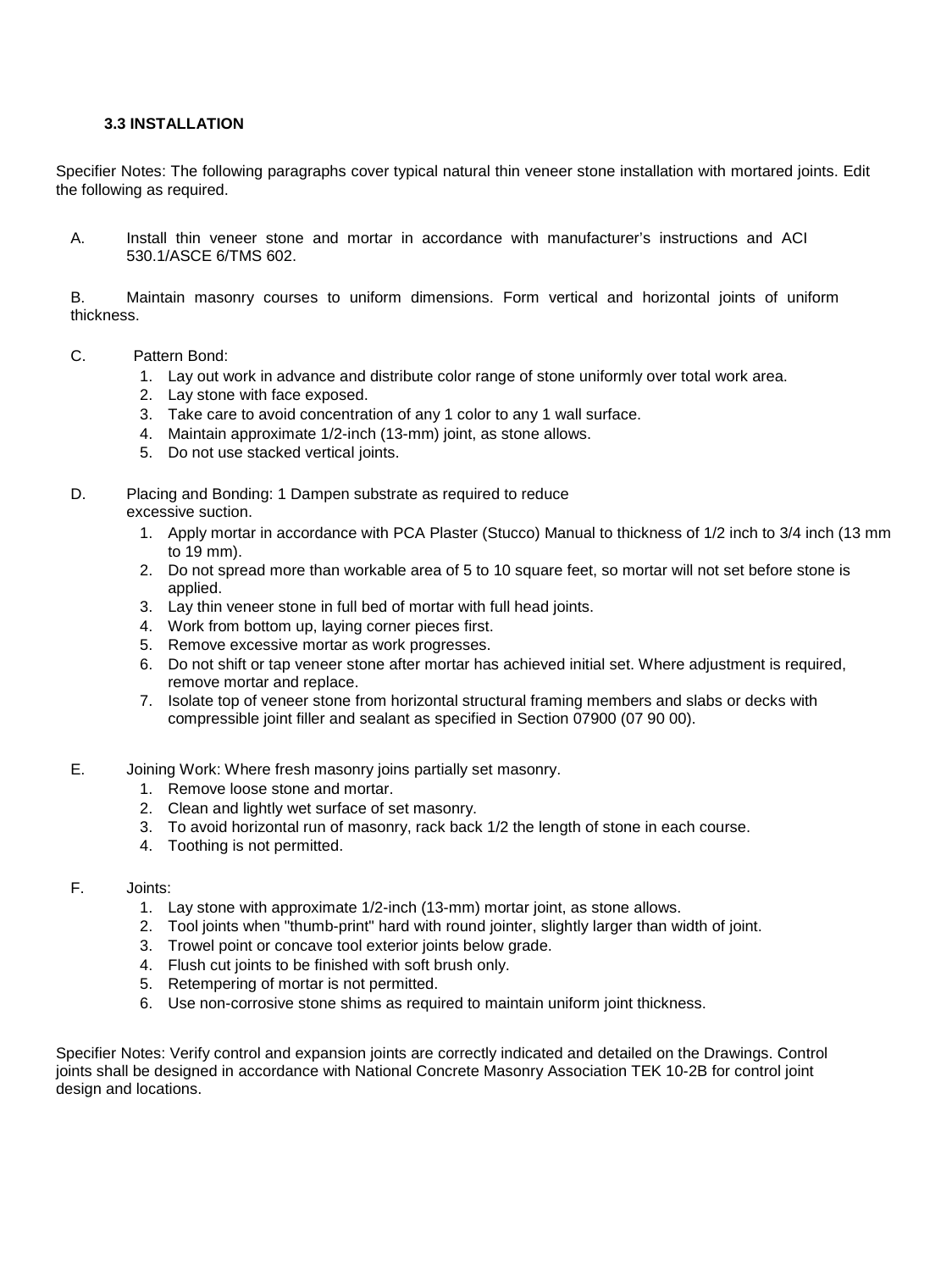- G. Control and Expansion Joints:
	- 1. Keep joints open and free of debris.
	- 2. Coordinate control joints as specified in Section 07900 (07 90 00) for sealant performance.
- H. Sealant Recesses:
	- 1. Provide open joints 3/4 inch (19 mm) deep and 1/4 inch (6 mm) wide, where masonry meets doors, windows, and other exterior openings.
	- 2. Coordinate sealant joints as specified in Section 07900 (07 90 00) for sealant performance.
- I. Cutting and Fitting:
	- 1. Cut and fit thin veneer stone for chases, pipes, conduit, sleeves, grounds, and other penetrations and adjacent materials.
	- 2. Coordinate with other work to provide correct size, shape, and location.
- J. During progress of the work, cover top of unfinished stone masonry work for protection from weather.

Specifier Notes: The following paragraphs cover dry-stack thin natural thin veneer stone installation with no visible mortar joints. This method of installation is used for the "Ledgestone" collection. Edit the following as required. Delete if not required.

## **3.4 DRY-STACK INSTALLATION**

- A. Install thin veneer stone and mortar in accordance with manufacturer's instructions and ACI 530.1/ASCE 6/TMS 602.
- B. Maintain masonry courses to uniform dimensions. Form vertical and horizontal joints of uniform thickness.
- C. Pattern Bond:
	- 1. Lay out work in advance and distribute color range of stone uniformly over total work area.
	- 2. Lay stone with face exposed.
	- 3. Take care to avoid a concentration of any 1 color to any 1 wall surface.
	- 4. Maintain squared and uniform profile.
	- 5. Do not use stacked vertical joints.
- D. Placing and Bonding:
	- 1. Dampen substrate as required to reduce excessive suction.
	- 2. Use thin-set mortar in accordance with ANSI A118.4 for exterior dry stack installation.
	- 3. Apply mortar to thickness of 1/4 inch (6 mm) to back of stone.
	- 4. Press firmly to seat each stone as placed.
	- 5. Work from bottom up, laying corner pieces first.
	- 6. Remove excessive mortar as work progresses.
	- 7. Do not shift or tap veneer stone after mortar has achieved initial set. Where adjustment is required, remove mortar and replace.
	- 8. Isolate top of veneer stone from horizontal structural framing members and slabs or decks with compressible joint filler and sealant as specified in Section 07900 (07 90 00).